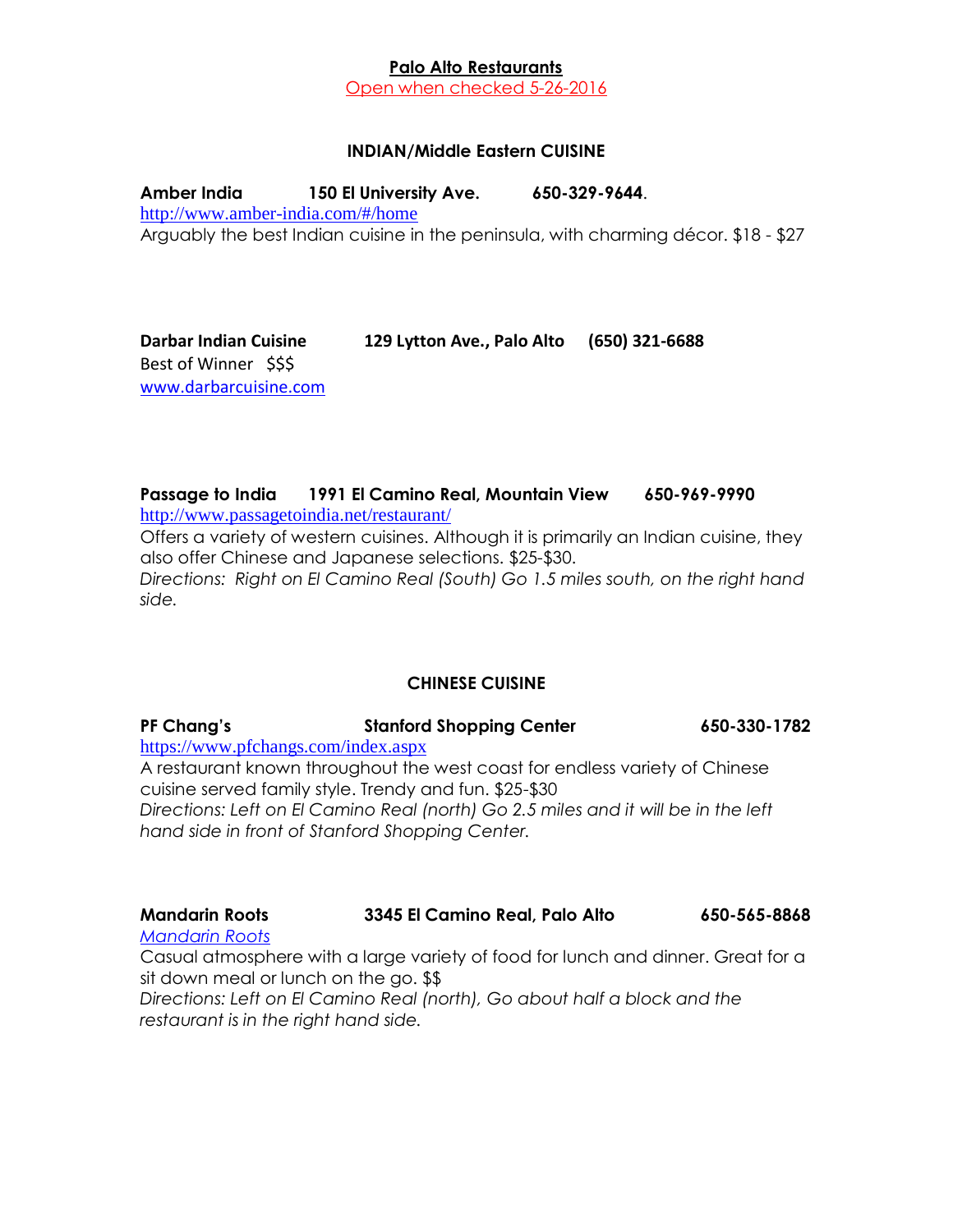**Chef Chu's 1067 N. San Antonio Rd. Los Altos 650-948-2696** <http://www.chefchu.com/ChefChu/home.asp> Traditional Chinese cuisine in a comfortable setting. The restaurant offers just about any Chinese dish you can think of. \$20-\$25 *Directions: Right on El Camino ( south ) go 1.75 miles, on the right hand side is the entrance.*

**Evvia 420 Emerson Street, Palo Alto (650) 326-0983** [www.evvia.net](http://www.evvia.net/) Best of Winner \$\$\$\$ Middle Eastern

## **ITALIAN CUISINE**

**Il Fornaio 520 Cowper Street, Palo Alto 650-853-3888** [http://www.ilfornaio.com/?page=138&restaurant\\_id=3151](http://www.ilfornaio.com/?page=138&restaurant_id=3151) A very popular Italian restaurant. Lovely setting that offers both indoor and outdoor seating. Reservation is suggested. \$25-\$31 *Directions: Left on El Camino Real ( north ) go 2 miles, right on University Avenue and right on Cowper Street. Restaurant is on the right hand side.*

**Bucca Di Beppo 643 Emerson Street, Palo Alto 650-329-0665** <http://www.bucadibeppo.com/restaurants/ca/palo-alto/> Excellent environment for a group outing. Very fun, family style restaurant with many selections to from. \$10-\$18 *Directions: Left on El Camino Real ( north ), go 2 miles , right on University Avenue, right on Emerson and it is on the right side.*

| Carpaccio                  | 1120 Crane St., Menlo Park | $(650)$ 322-1211 |
|----------------------------|----------------------------|------------------|
| http://www.carpaccios.com/ |                            |                  |
| Best of Winner \$\$\$      |                            |                  |
|                            |                            |                  |

| <b>Osteria</b>        | 247 Hamilton Ave., Palo Alto           | $(650)$ 328-5700 |
|-----------------------|----------------------------------------|------------------|
|                       | http://www.osteriatoscanapaloalto.com/ |                  |
| Best of Winner \$\$\$ |                                        |                  |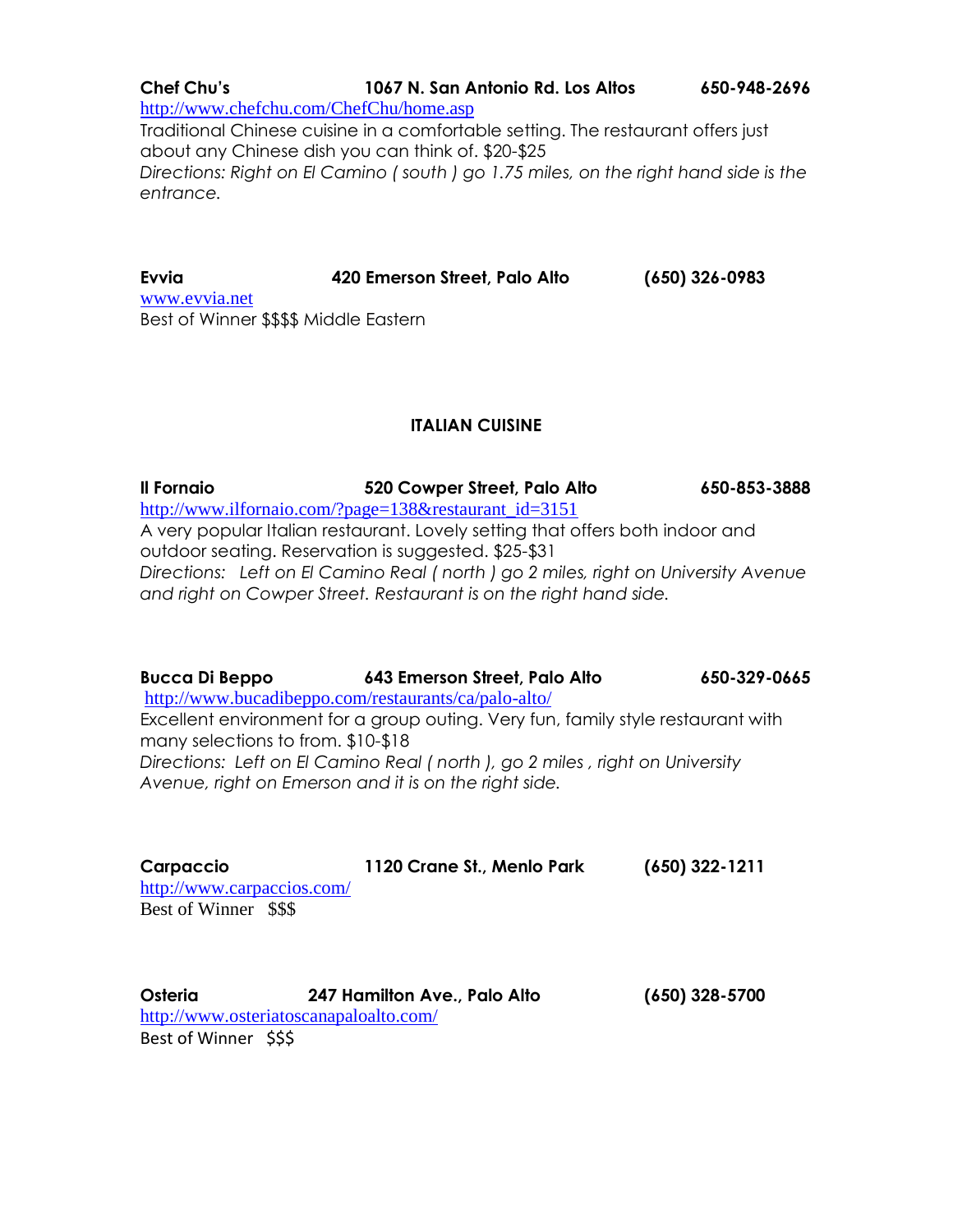### **STEAKHOUSE/SEAFOOD**

#### **Sundance Mine Company 1921 El Camino Real, Palo Alto 650-321-6798** <http://www.sundancethesteakhouse.com/>

Directions: Left onto El Camino, Restaurant is on your right hand side. Traditional steakhouse with a relaxed atmosphere, dark lighting, a popular place among the Stanford crowd. \$285-\$30 *Directions : Left on El Camino Real ( north ), go 1mile and the restaurant is on the right side.*

**Sam's Chowder House 185 University Ave. 650-614-1177** <http://www.samschowderhouse.com/> Voted "Best Seafood" and "Best Waterfront Dining" in the Bay Area.

*Directions : University Avenue, at Emerson Street.*

**Fish Market 3150 El Camino Real, Palo Alto 650-493-8862** <http://www.thefishmarket.com/locations.aspx?id=1> Casual atmosphere for a large variety of seafood cuisine. *Directions: Left on El Camino Real ( north ) go 1 block and the restaurant is on the left side.*

**THE SEA 4269 El Camino Real Palo Alto 650-213-1111** <http://www.theseausa.com/>

The Sea By Alexander's Steakhouse is the bay area's premier seafood dining destination. Rich sumptuous morsels from the sea, prepared with modern technique and flair. \$25-\$30 *Directions:Right on El Camino Real (south), and the restaurant is on the left hand side for about 2 miles.*

## **MEDITERRANEAN CUISINE**

#### **Cafe Baklava 341 Castro St Mountain View, CA 94041 (650) 969-3835**

#### <http://cafebaklava.net/>

Directions: Right (south) onto El Camino, Left onto Castro St Cafe Baklava's wide selection of wine and foods, the perfect patio combination on a warm evening revealed the variety and freshness of turkish foods.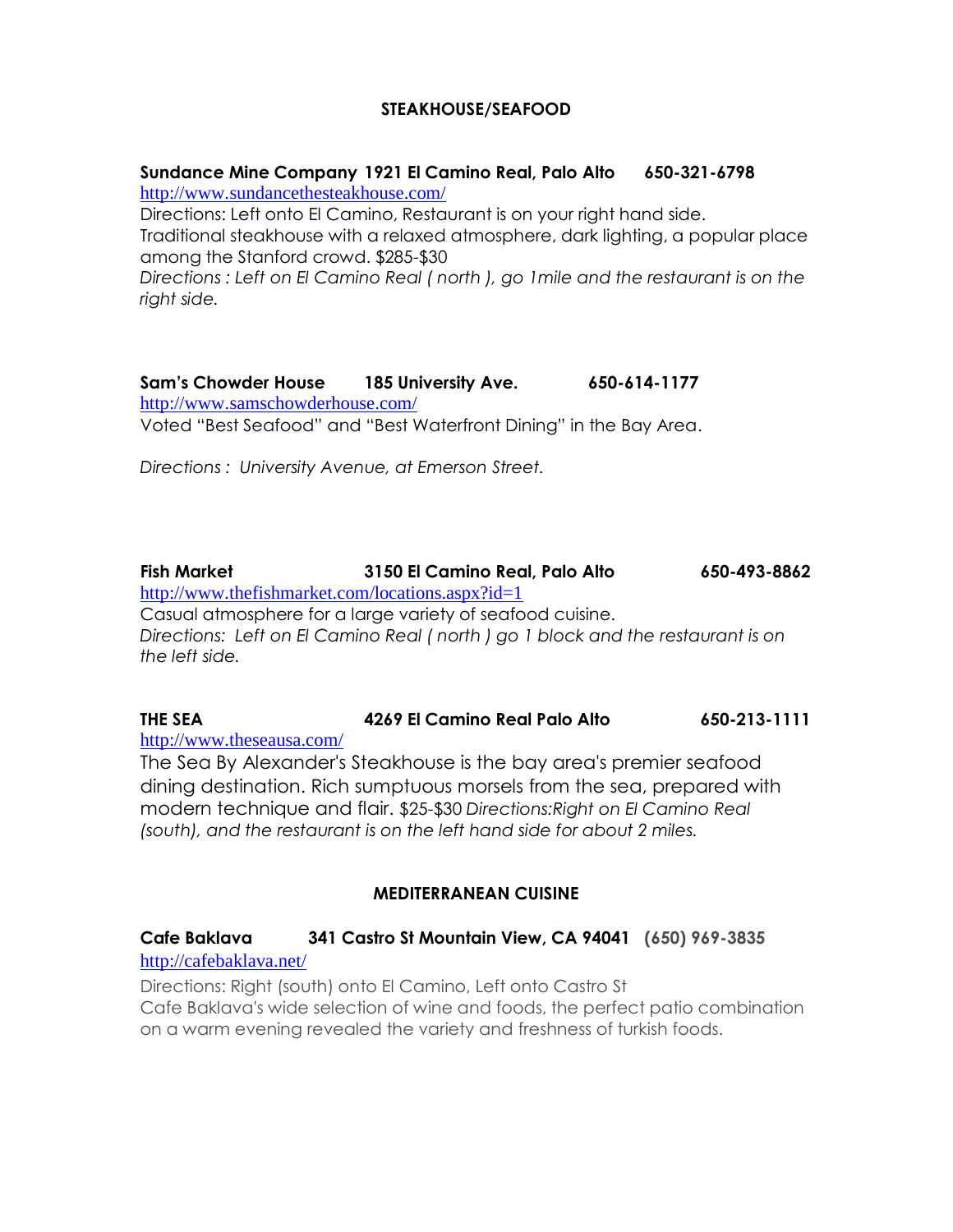#### **MEXICAN CUISINE**

| <b>Celias</b>                     | 3740 El Camino Real, Palo Alto                                                                                                                                   | 650-843-0643 |
|-----------------------------------|------------------------------------------------------------------------------------------------------------------------------------------------------------------|--------------|
| http://www.celiasrestaurants.com/ |                                                                                                                                                                  |              |
| the right side.                   | All Mexican with casual décor. Mexican music to accompany dinner. \$10-\$15<br>Directions: Right on El Camino Real (south), go .5 miles nad the restaurant is on |              |

**Reposado 236 Hamilton Ave., Palo Alto (650) 833-3151** [www.reposadorestaurant.com](http://www.reposadorestaurant.com/) Best of Winner \$\$\$

## **THAI CUISINE**

**INDO Restaurant & Lounge 3295 El Camino Real, Palo Alto 650-494-7168** <http://www.indorestaurant.com/>

Cozy setting with a smaller portioned dishes. Choice of indoor or outdoor dining. \$ 15-\$20

*Directions: Left on El Camino Real ( north), right on Lambert Street and the restaurant is at the corner.*

**Rice Thai Cuisine 3924 EL Camino Real, Palo Alto 650-812-0139** <http://ricethaipaloalto.com/> *Great food, authentic menus, cozy setting, great service \$10-\$30 Directions: Right onto El Camino (south), Thai city is on your left hand side about 2blocks down.*

| Siam Royal<br>http://www.siamroyalthai.com/              | 338 University Ave., Palo Alto | $(650)$ 329-8129 |
|----------------------------------------------------------|--------------------------------|------------------|
| Best of Winner \$\$                                      |                                |                  |
| Thai                                                     |                                |                  |
|                                                          |                                |                  |
| <b>Tamarine Restaurant</b><br>www.tamarinerestaurant.com | 546 University Ave., Palo Alto | $(650)$ 325-8500 |
| Best of Winner \$\$\$\$<br>Vietnamese                    |                                |                  |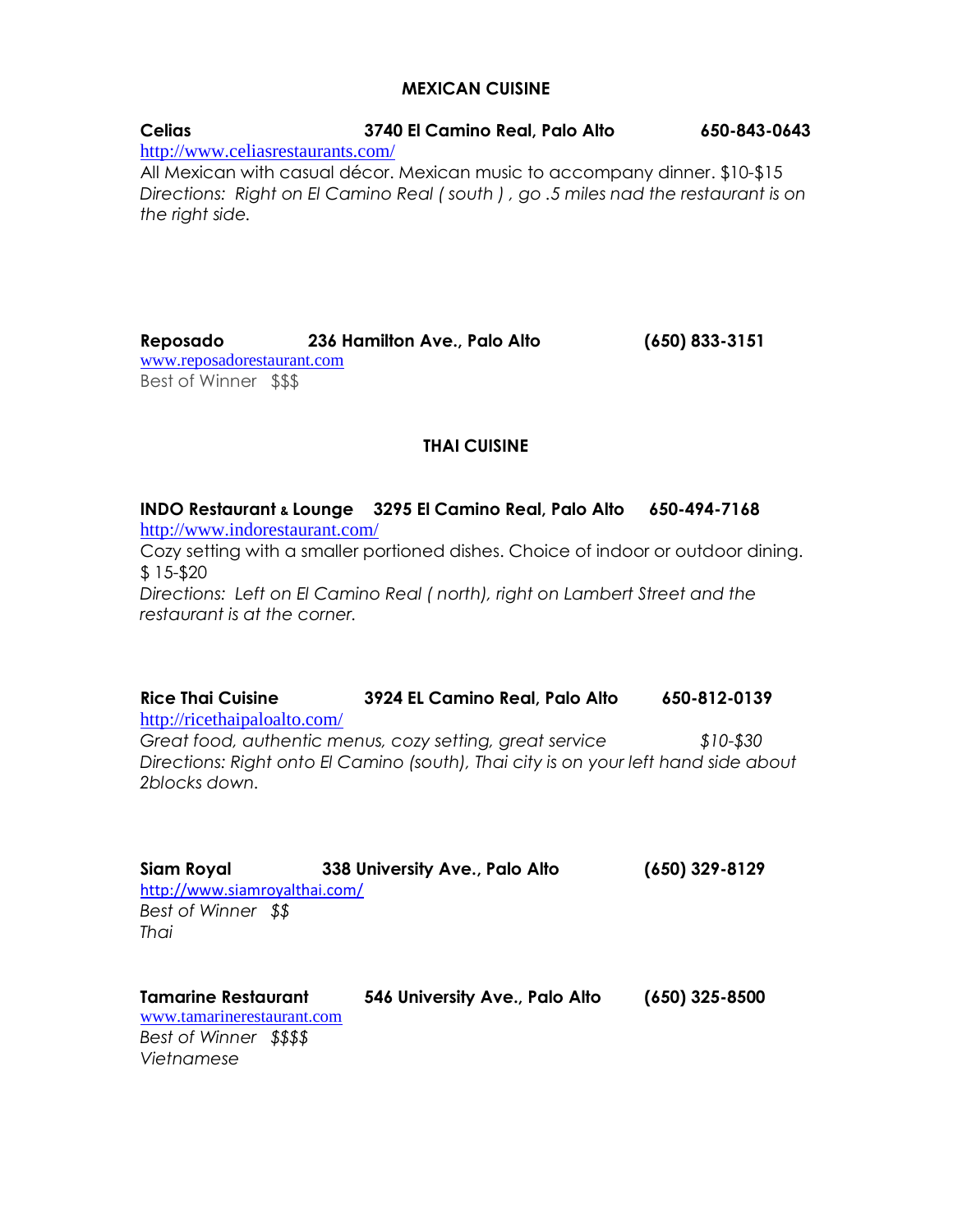**Thaiphoon 543 Emerson St., Palo Alto (650) 323-7700**  <http://thaiphoonpaloalto.com/> *Best of Winner \$\$ Thai* 

**[Three Seasons Restaurant](http://www.destinationpaloalto.com/biz/d/three-seasons-restaurant?listing_id=693) 518 Bryant St., Palo Alto (650) 838-0353**

[www.threeseasonsrestaurant.com](http://www.threeseasonsrestaurant.com/) *Best of Winner \$\$\$ Vietnamese* 

## **Stanford Shopping Center Restaurants**

**Chipotle Mexican Grill Stanford Shopping Center (650) 618-6994** <http://www.simon.com/mall/stanford-shopping-center/stores/chipotle-mexican-grill> *Chipotle offers a focused menu of burritos, tacos, burrito bowls (a burrito without the tortilla) and salads made from fresh, high-quality raw ingredient*

## **Soups, Sandwiches and Such**

**Cocola Stanford Shopping Center, E715 (650) 329-1990** [http://www.cocolabakery.com/mm5/merchant.mvc?Screen=menu&Store\\_Code=cocola](http://www.cocolabakery.com/mm5/merchant.mvc?Screen=menu&Store_Code=cocola) Sandwiches, salads, soups sides and amazing pastries. *LOCATION IN MALL: Along Clarion Court in the Street Market*

**Gourmet Franks Stanford Shopping Center (650) 327-7246** <http://www.simon.com/mall/stanford-shopping-center/stores/gourmet-franks> Gourmet hot dogs for everyone. Gourmet Franks offers healthy, low-fat dogs, frankfurters and sausages. The hot dogs are made from chicken, turkey, vegtables and low fat beef products *LOCATION IN MALL: Along Lady Ellen Place between Macy's and Bloomingdale's*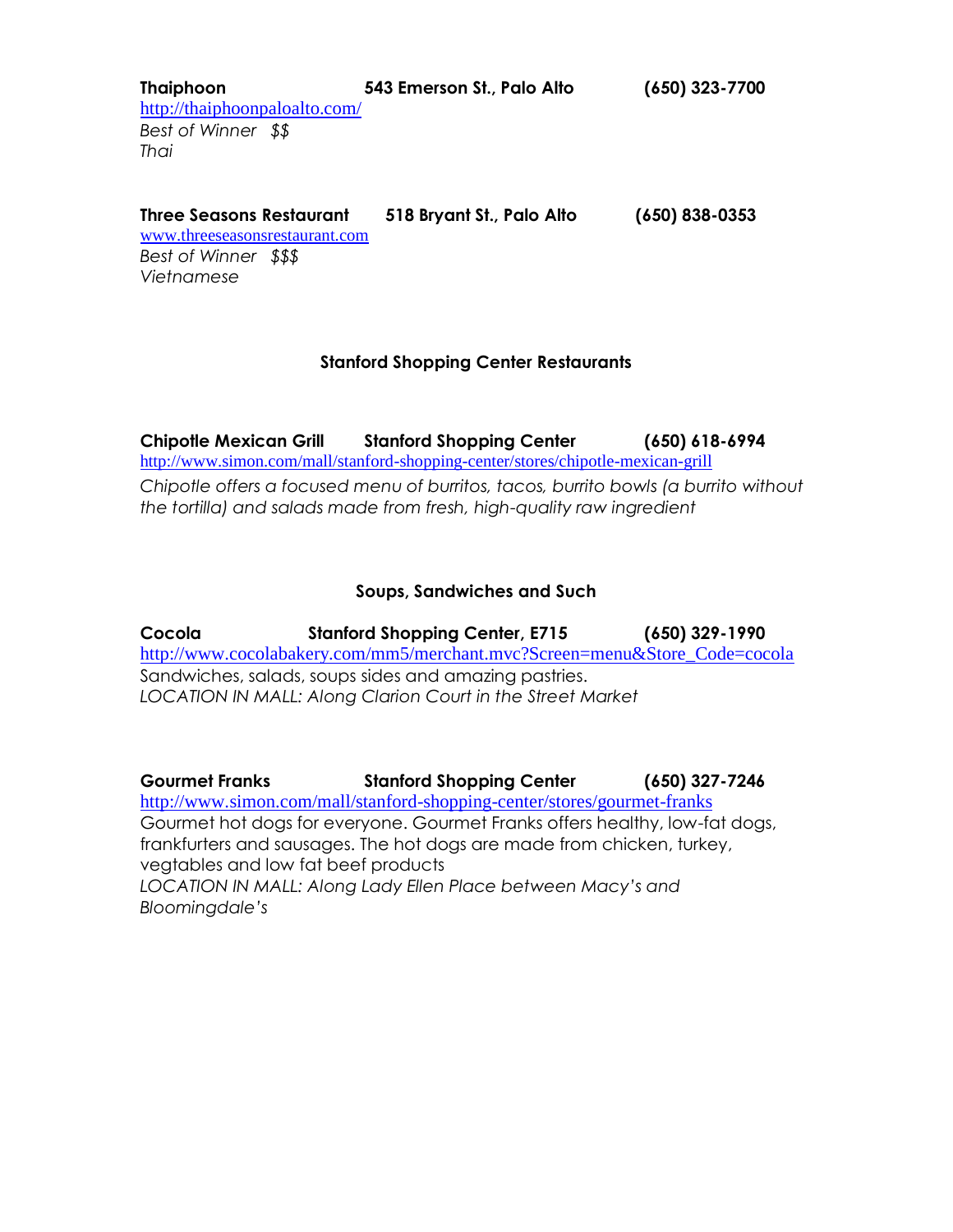## **Stanford Shopping Center Restaurants (Continued)**

#### **Fleming's Prime Steakhouse & Wine Bar Stanford Shopping Center**

**(650) 329-8457**

[http://www.simon.com/mall/stanford-shopping-center/stores/flemings-prime-steakhouse](http://www.simon.com/mall/stanford-shopping-center/stores/flemings-prime-steakhouse-wine-bar)[wine-bar](http://www.simon.com/mall/stanford-shopping-center/stores/flemings-prime-steakhouse-wine-bar)

*Menu features the finest in prime beef, augmented by a tempting variety of chops, seafood, chicken, generous salads, inventive side orders and indulgent desserts.* 

**La Baguette Stanford Shopping Center (650) 321-0535** <http://www.simon.com/mall/stanford-shopping-center/stores/la-baguette>

A bustling French bakery with outdoor seating where you can enjoy authentic French pastries accompanied by your favorite coffees and teas. *LOCATION IN MALL: In The Pavilion near Macy's*

**Max's Opera Café Stanford Shopping Center (650) 323-6364** <http://www.simon.com/mall/stanford-shopping-center/stores/maxs-opera-cafe>

America's favorite foods with an upscale style at affordable prices *LOCATION IN MALL: Along Arboretum Walk in the Street Mar*ket

**Yucca de Lac Stanford Shopping Center (650) 322-1188** <http://www.yuccarestaurant.com/> Fresh and exciting Asian-fusion menu and casual upscale dining. *LOCATION IN MALL: Located along Sand Hill Walk near California Pizza Kitchen*

## **JAPANESE CUISINE**

**Fuki Sushi 4119 El Camino Real, Palo Alto 650-494-9383** <http://www.fukisushi.com/>

Sushi and Japanese cuisine. Lovely Japanese décor, relaxing atmosphere. *Directions: Right on El Camino Real (south), left on Maybell Street and the restaurant is on the right side.*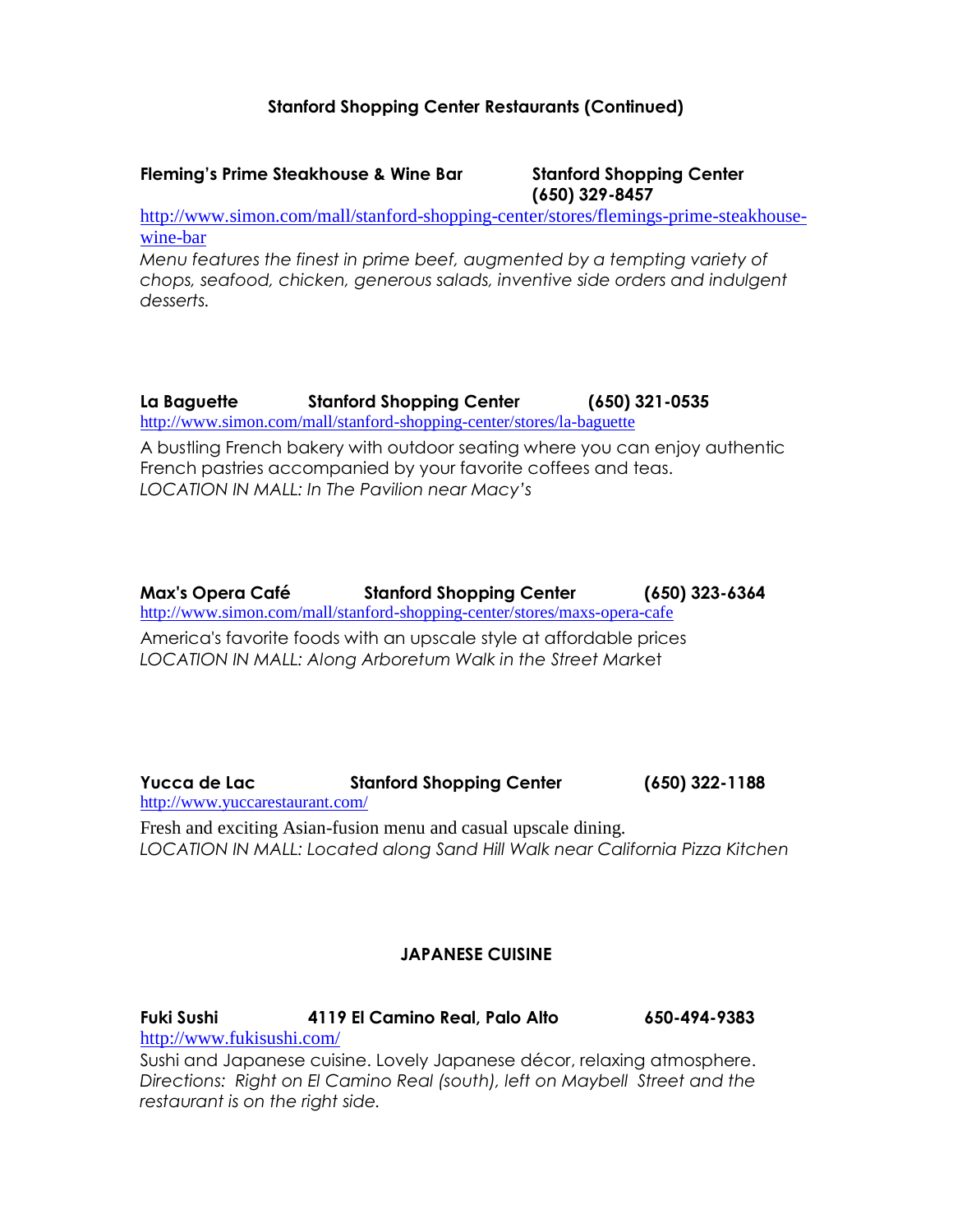**Naomi Sushi 1328 El Camino Real, Menlo Park (650) 321-6902** 

[www.naomisushi.com](http://www.naomisushi.com/) Best of Winner \$\$

#### **CALIFORNIA CUISINE**

**Calafia Cafe & Market 855 El Camino Real, Suite 130 , Palo Alto (650) 322-9200**  [calafiapaloalto.com](http://calafiapaloalto.com/) Best of Winner \$\$

| Pluto's           | 482 University Ave. at Cowper, Palo Alto | $(650)$ 853-1556 |
|-------------------|------------------------------------------|------------------|
|                   | www.plutosfreshfood.com/                 |                  |
| Best of Winner \$ |                                          |                  |

| <b>St. Michael's Alley</b> | 140 Homer Ave., Palo Alto | (650) 326-2530 |
|----------------------------|---------------------------|----------------|
| www.stmikes.com            |                           |                |
| Best of Winner \$\$\$      |                           |                |

#### **CAJUN/CARRIBBEAN CUISINE**

| La Bodeguita del Medio | 463 S California Ave., Palo Alto | $(650)$ 326-7762 |
|------------------------|----------------------------------|------------------|
| www.labodeguita.com    |                                  |                  |
| Best of Winner \$\$\$  |                                  |                  |
| Cajun and Caribbean    |                                  |                  |

|                       | <b>FRENCH CUISINE</b>           |                  |
|-----------------------|---------------------------------|------------------|
| Left Bank Brasserie   | 635 Santa Cruz Ave., Menlo Park | $(650)$ 473-6543 |
| www.leftbank.com      |                                 |                  |
| Best of Winner \$\$\$ |                                 |                  |
| French                |                                 |                  |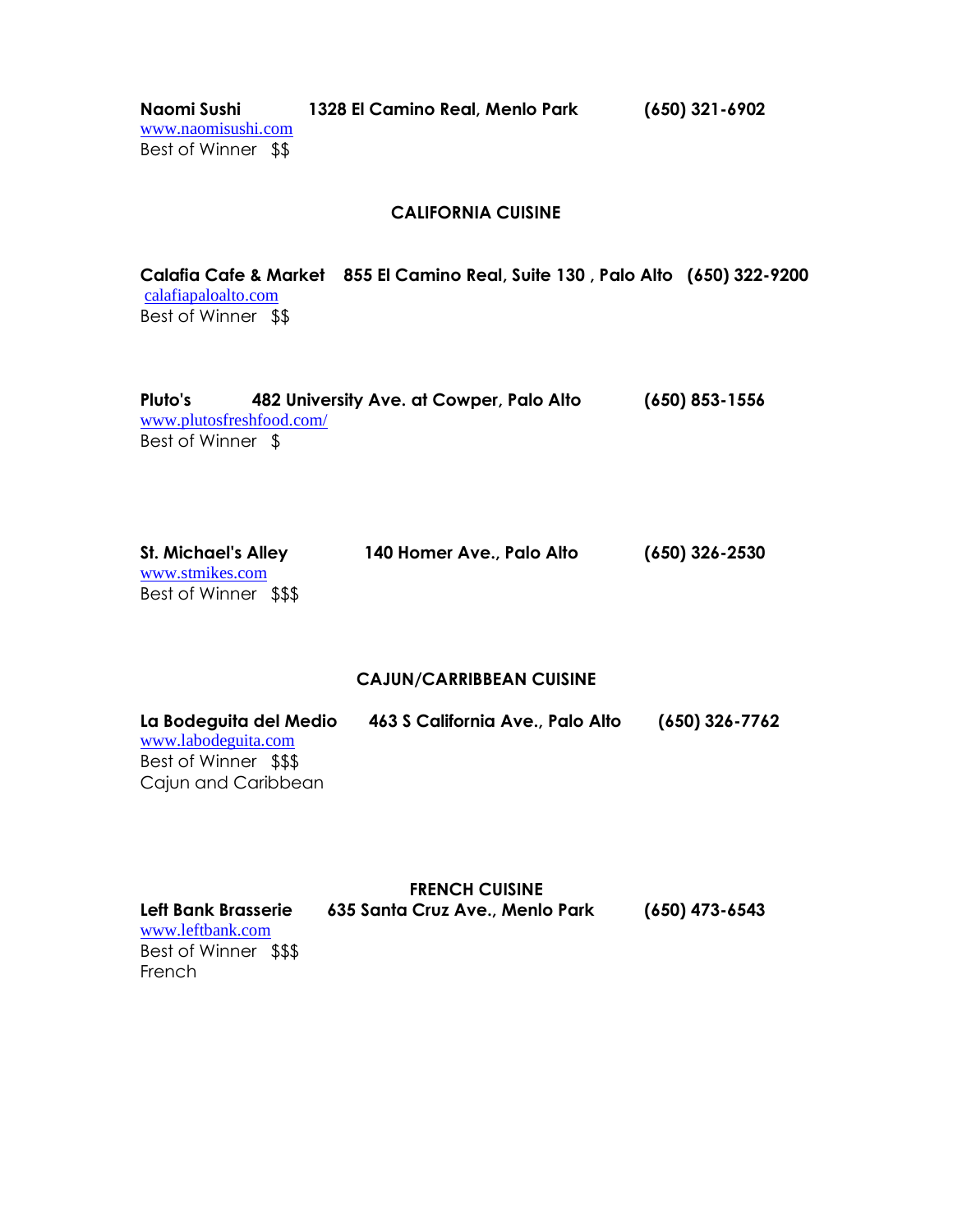#### **AMERICAN CUISINE**

#### **Dan Gordon's 640 Emerson Street, Palo Alto 650-324-1960**

[http://www.gordonbiersch.com/locations/palo-alto?action=view](http://m.mainstreethub.com/dangordons)

Brew-pub serving traditional American fare. Very casual, pool tables and great appetizers for a shorter engagement.

*Directions: Left on El Camino Real (north ), right on University Avenue, right on Emerson and it is on the left hand side.*

#### **Nola Restaurant and Bar 535 Ramona Street, Palo Alto 650-328-2722** <http://www.nolas.com/index.html>

Everyday is Mardi Gras at Nola's. It is Cajun style experience. Directions: Left on El Camino Real (north), right into University Avenue, right on Ramona and it is on the left hand side*.*

| Lyfe Kitchen                       | 167 Hamilton Ave, Palo Alto, | $(650)$ 325-5933 |
|------------------------------------|------------------------------|------------------|
| http://restaurant.lyfekitchen.com/ |                              |                  |
| \$\$                               |                              |                  |
| American                           |                              |                  |

**Cheesecake Factory 375 University Avenue, Palo Alto 650-473-9622** <http://www.thecheesecakefactory.com/> *Directions: Left on El Camino Real (north), right on University Avenue and the restaurant is on the left hand side.*

## **Kirk's Steakburgers 75 Town & Country Shopping Ctr, Palo Alto (650) 326-6159** <http://kirks-steakburgers.com/>

It's burgers, burgers, burgers. Think single burgers, double burgers, burgers with cheese, burgers with pineapple, burgers with pineapple and cheese. They're called "steakburgers" here, and they do resemble filet mignon more than McDonald's. Western fries and scoop-shop ice cream round out the offerings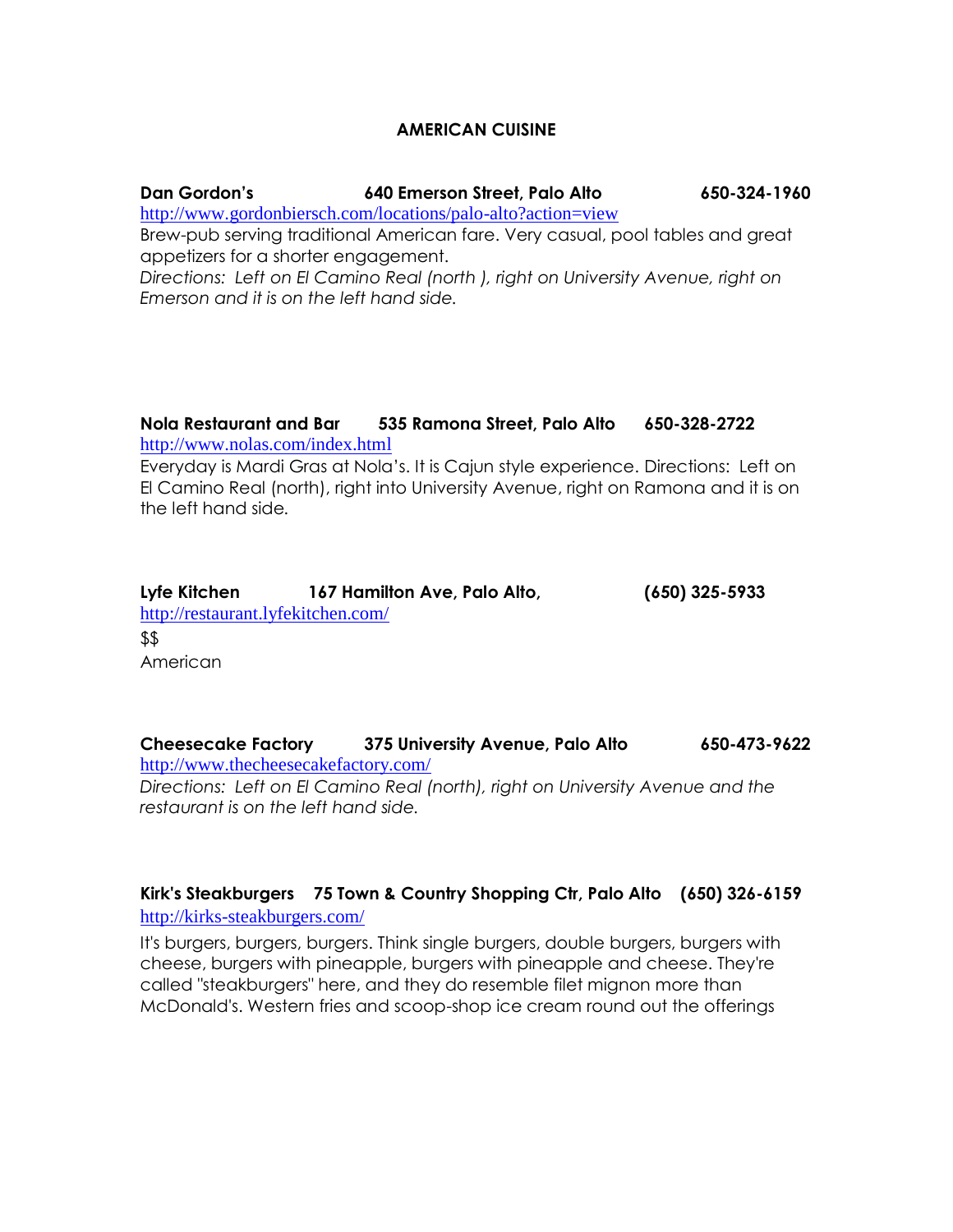# **Pizza Chicago 4115 El Camino Real, Palo Alto (650) 424-9400**

<http://pizzachicago.com/>

"Voted #1 Pizza in Santa Clara County"

Directions: Right onto El camino real (south), Pizza Chicago is on your left hand side, 2 blocks down.

## **VEGETARIAN**

## **Garden Fresh Chinese Vegan Cuisine 460 Ramona St., Palo Alto 650-462-9298** <http://gardenfresh.us/>

Garden Fresh is a vegan Chinese restaurant based on Bud-dhist spirit that offers a variety of vegetable, tofu, and wheat gluten dishes. The main part of our menu consists of various tofu/soy bean dishes made with tofu skin, dry tofu ormarinated tofu with unique and delicious sauces. The restaurant also offers appetizers, soups, and dessert - a special soy bean-based ice cream. Brown rice comes with almost all entrees

## **Chaat Paradise 165 E. El Camino Real, Mountain View** (**650) 965-1111** <http://www.chaatparadise.com/>

Mouthwatering snacks - Vegetable Delights - Delicious Chaat Directions: Right onto El Camino Real (south) travel about 4.5 miles